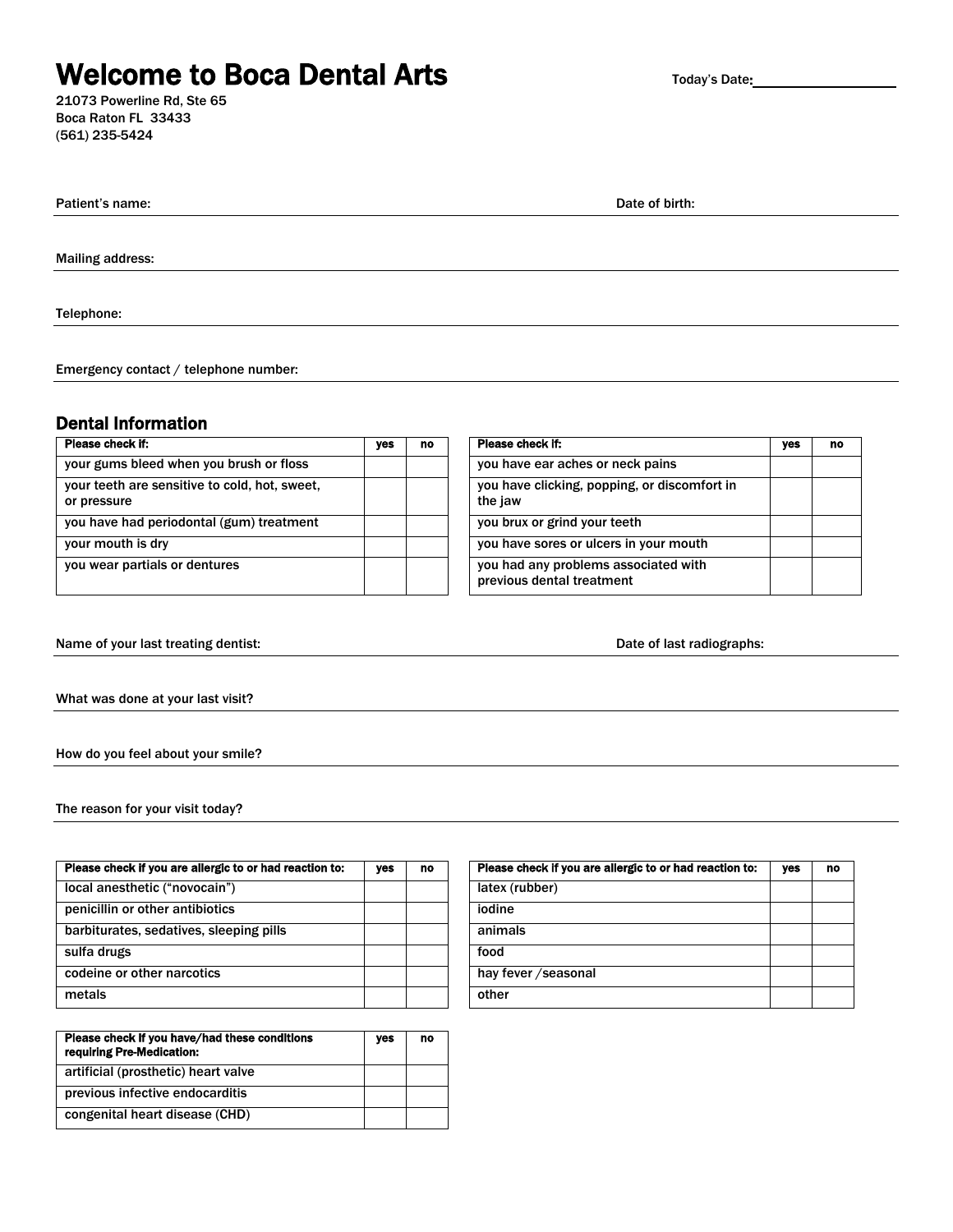### Medical Information

| Please check if you have/had:             | yes | no | Please check if you have/had:    | yes | no |
|-------------------------------------------|-----|----|----------------------------------|-----|----|
| <b>Allergies, Hay Fever</b>               |     |    | <b>Hemophilia</b>                |     |    |
| Anemia                                    |     |    | High blood pressure              |     |    |
| Arthritis, Rheumatism                     |     |    | Low blood pressure               |     |    |
| <b>Artificial heart valve</b>             |     |    | Immune deficiency (HIV/AIDS)     |     |    |
| <b>Artificial joints</b>                  |     |    | <b>Kidney disease</b>            |     |    |
| Asthma                                    |     |    | <b>Mental health disorders</b>   |     |    |
| <b>Asthma, with Steroids</b>              |     |    | <b>Mitral valve prolapses</b>    |     |    |
| Bleeding abnormally with surgery          |     |    | Osteoporosis                     |     |    |
| Blood disease, clotting disorders         |     |    | Pacemaker                        |     |    |
| Cancer                                    |     |    | <b>Respiratory disease</b>       |     |    |
| <b>Chemotherapy, Radiation</b>            |     |    | <b>Scarlet fever</b>             |     |    |
| <b>Circulatory problems</b>               |     |    | Sexually transmitted disease     |     |    |
| <b>Congestive heart defect</b>            |     |    | <b>Shortness of breath</b>       |     |    |
| <b>Cortisone treatment</b>                |     |    | Sinus trouble                    |     |    |
| Diabetes (Type:                           |     |    | Sickle cell anemia               |     |    |
| <b>Eating disorder</b>                    |     |    | Skin rash                        |     |    |
| <b>Emphysema</b>                          |     |    | <b>Stroke</b>                    |     |    |
| <b>Epilepsy</b>                           |     |    | <b>Thyroid problems</b>          |     |    |
| <b>Fainting</b>                           |     |    | <b>Tonsillitis</b>               |     |    |
| Gastrointestinal disease/Reflux/Heartburn |     |    | <b>Tuberculosis</b>              |     |    |
| Glaucoma                                  |     |    | Tumor or growths on head/neck    |     |    |
| <b>Headaches</b>                          |     |    | Ulcer                            |     |    |
| Heat murmur                               |     |    | Smoke - cigarettes, pipe, cigars |     |    |
| Heart attack/Heart problems               |     |    | Use smokeless tobacco            |     |    |
| Heart valve damage                        |     |    | Consume alcoholic beverages      |     |    |
| <b>Hepatitis (Type:</b>                   |     |    | Use controlled substances        |     |    |
| <b>Herpes</b>                             |     |    | <b>Pregnant, Nursing</b>         |     |    |

Your physician's name:  $\blacksquare$  Date of last physical:

Please list all prescription and over the counter medications, including vitamins, herbal preparations, and dietary supplements:

Both Doctor and Patient are encouraged to discuss any and all relevant patient health issues prior to treatment. You certify that you have read and understand the above and that the information given on this form is accurate. You understand the importance of a truthful Heath History and that Dr. McGuffie and his staff will rely on this information for treating you. You acknowledge that your questions, if any, about inquires set forth above have been answered to your satisfaction. You will not hold Dr. McGuffie, or any member of his staff, responsible for any action they take or do not take because of errors or omissions that you may have made in the completion of this form.

Signature of Patient/Legal Guardian: **Date: Communist Communist Communist Communist Communist Communist Communist Communist Communist Communist Communist Communist Communist Communist Communist Communist Communist Communis** 

I hereby acknowledge that a copy of this office's Notice of Privacy Practices has been made available to me. I have been given the opportunity to ask any questions I may have regarding this Notice.